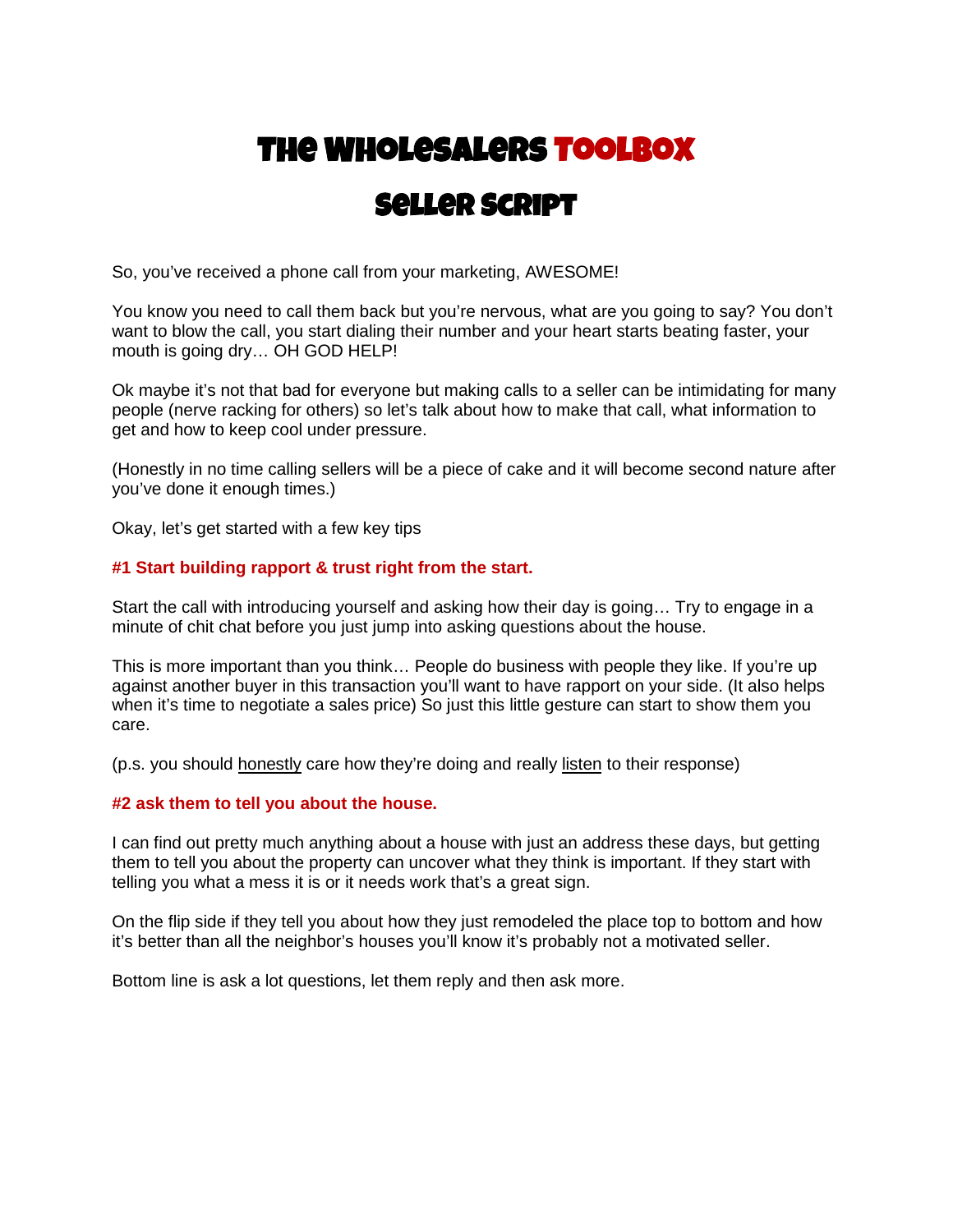## **The Wholesalers Toolbox Seller Script Cont…**

#### **#3 Ask them why their selling.**

Again, asking questions and letting them answer is so important in this business so ask and let them speak

If you get them comfortable with you and encourage them to talk long enough they'll tell you everything you want to know…

- Why are you selling the house?
- How quickly would you like sell?
- What price did you have in mind?
- How did you establish that number?
- Is that price flexible?

This part of the call is so important because you're looking for their motivation. If they open up and give you their motivating reason question them further about it.

Seller: "I want to sell because I was renting the property and just got rid of an awful tenant"

You: "wow that sounds terrible, how long did it take to evict them? Did they tear the place up?"

Seller "It took us 3 months to get them out, it was a nightmare"

You: "Well I can certainly understand why you're motivated to sell, you're not the first person I've talked with that's experienced nightmare tenants like that… let's see if we can get you out of this mess"

Having them tell you about the pain will help build that rapport and trust between you and them and give you an advantage when you get to the negotiation.

Bottom line, empathize with them and be the person that can solve their problem!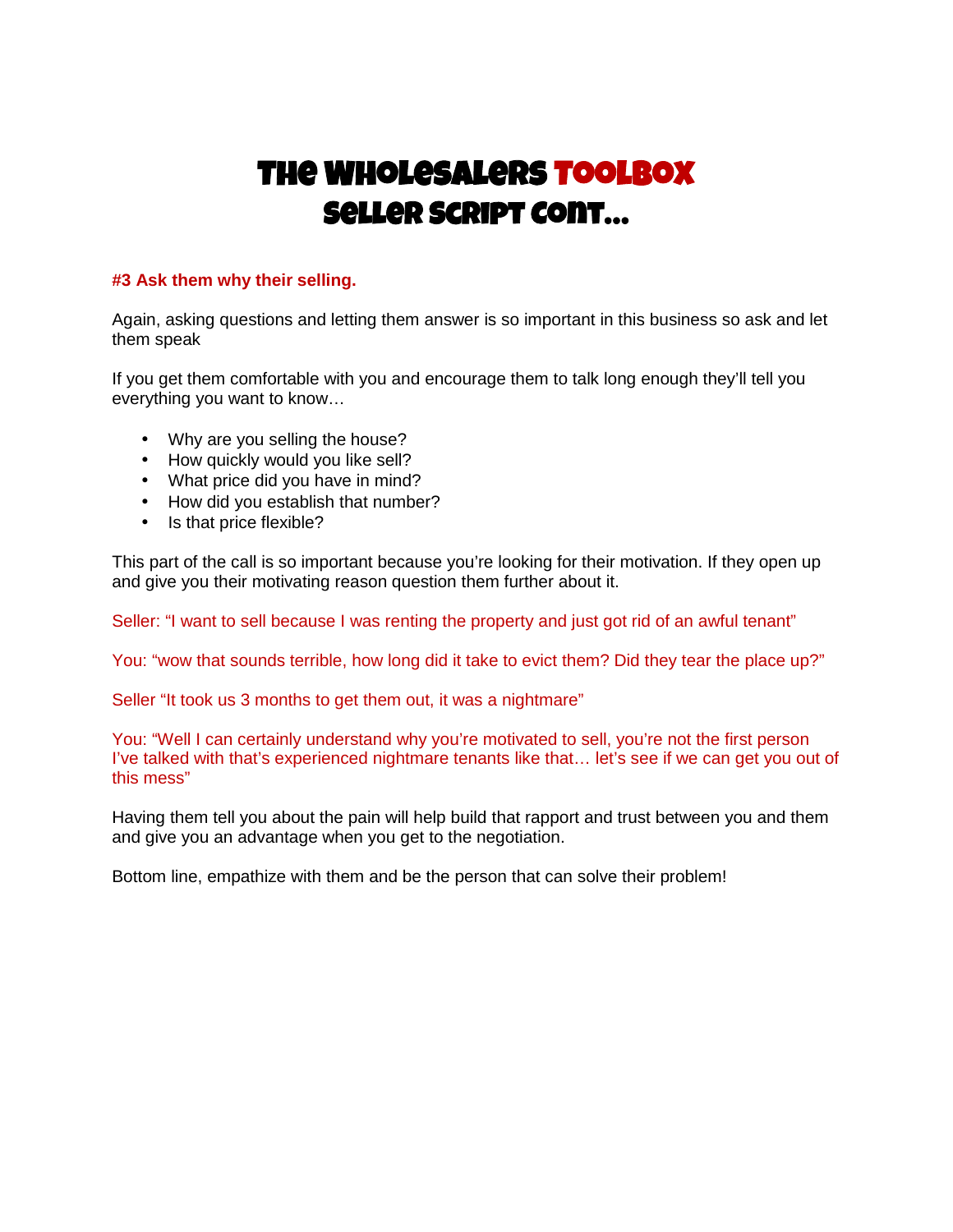## **The Wholesalers Toolbox Seller Script Cont…**

#### **#4 It's either a deal or it's not**

Wholesaler's buy houses at **below market value** from **motivated sellers**, that's what we do!

If the house is fully remodeled and they want full price offer… **It's not a deal!**

If they're not motivated to sell at wholesale prices… **It's not a deal!**

If they play games, won't meet you at the house or give you the run around…**It's not a deal!**

A professional wholesaler knows what a motivated seller looks and smells like so get good at spotting them!!

Lastly, it's very hard to write or type or fill in a worksheet while you're trying to ask questions. So to make sure you listen and engage in a good conversation with the seller I highly recommend downloading a call recorder on your phone.

Use the script as a reference during your conversation, but don't fill it out during the call. When you're done talking hang up and replay the call while you fill out your worksheet.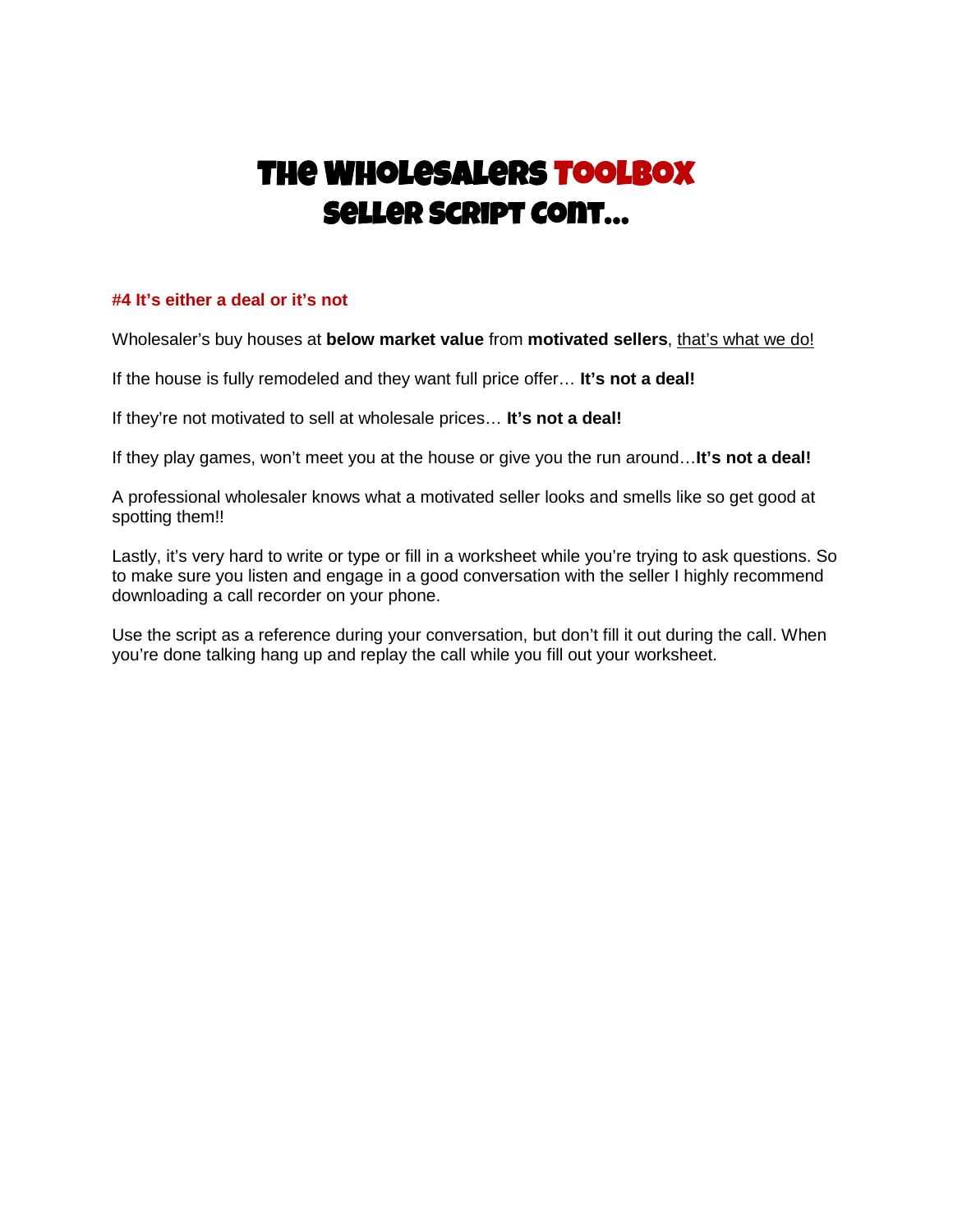## **The Wholesalers Toolbox Seller Information Sheet**

(1)Take a deep breath and smile when you talk,

(2) Avoid awkward pauses, keep the conversation going.

(3) Remember it's OK to say "I'm not sure; I'll have to get back to you on that."

(4) **Press Record on your call! <--CRITICAL!!!**

Hi, can I speak with \_\_\_\_\_\_\_\_\_\_\_\_\_\_? How are you today?

• Hi, I'm \_\_\_\_\_\_\_\_\_\_\_ and I'm returning your call. You responded to our (marketing method) \_\_\_\_\_\_\_\_\_\_\_\_\_\_. *Do you have a moment, or did I catch you at a bad time?*

\_\_\_\_\_\_\_\_\_\_\_\_\_\_\_\_\_\_\_\_\_\_\_\_\_\_\_\_\_\_\_\_\_\_\_\_\_\_\_\_\_\_\_\_\_\_\_\_\_\_\_\_\_\_\_\_\_\_\_\_\_\_\_\_\_\_\_\_\_\_\_\_\_

- Great!, my partner and I buy and sell houses in the (your city) area, and I just have a few quick questions to ask you about your house and your situation, *is that OK?...*
- What's the address of the house you'd like to sell?

| Great, can you tell me about your house?                                                                                                                                            |  |
|-------------------------------------------------------------------------------------------------------------------------------------------------------------------------------------|--|
|                                                                                                                                                                                     |  |
|                                                                                                                                                                                     |  |
|                                                                                                                                                                                     |  |
|                                                                                                                                                                                     |  |
|                                                                                                                                                                                     |  |
|                                                                                                                                                                                     |  |
| Are there any major or problems or issues you can think of?<br><u> 1989 - Andrea San Andrea Andrea Andrea Andrea Andrea Andrea Andrea Andrea Andrea Andrea Andrea Andrea Andrea</u> |  |
|                                                                                                                                                                                     |  |
| Do you have it listed with a realtor? Demonstration of the state of the state of the state of the state of the                                                                      |  |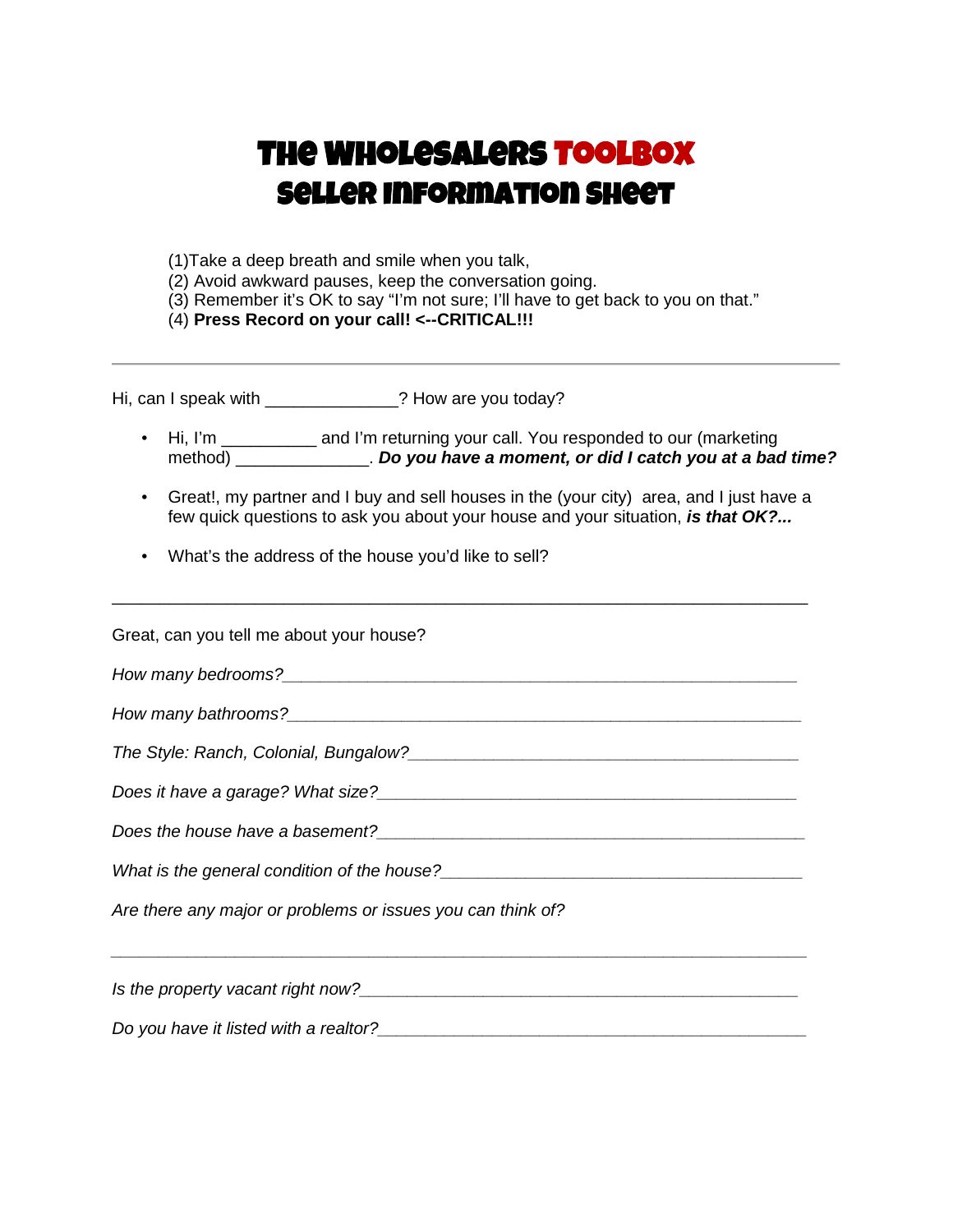### **The Wholesalers Toolbox Seller Information Sheet cont…**

*Do you have a mortgage on the property?\_\_\_\_\_\_\_\_\_\_\_\_\_\_\_\_\_\_\_\_\_\_\_\_\_\_\_\_\_\_\_\_\_\_\_\_\_\_\_*

*(If yes) How much do you owe on the mortgage?* 

*Are there any back taxes or liens?\_\_\_\_\_\_\_\_\_\_\_\_\_\_\_\_\_\_\_\_\_\_\_\_\_\_\_\_\_\_\_\_\_\_\_\_\_\_\_\_\_\_\_\_\_*

OK fantastic! So can you tell me a little about *your situation*, and why you're thinking about selling right now?

\_\_\_\_\_\_\_\_\_\_\_\_\_\_\_\_\_\_\_\_\_\_\_\_\_\_\_\_\_\_\_\_\_\_\_\_\_\_\_\_\_\_\_\_\_\_\_\_\_\_\_\_\_\_\_\_\_\_\_\_\_\_\_\_\_\_\_\_\_\_\_\_\_ (Note: You're trying to politely uncover their real, core motivation here)

\_\_\_\_\_\_\_\_\_\_\_\_\_\_\_\_\_\_\_\_\_\_\_\_\_\_\_\_\_\_\_\_\_\_\_\_\_\_\_\_\_\_\_\_\_\_\_\_\_\_\_\_\_\_\_\_\_\_\_\_\_\_\_\_\_\_\_\_\_\_\_\_\_

\_\_\_\_\_\_\_\_\_\_\_\_\_\_\_\_\_\_\_\_\_\_\_\_\_\_\_\_\_\_\_\_\_\_\_\_\_\_\_\_\_\_\_\_\_\_\_\_\_\_\_\_\_\_\_\_\_\_\_\_\_\_\_\_\_\_\_\_\_\_\_\_\_

\_\_\_\_\_\_\_\_\_\_\_\_\_\_\_\_\_\_\_\_\_\_\_\_\_\_\_\_\_\_\_\_\_\_\_\_\_\_\_\_\_\_\_\_\_\_\_\_\_\_\_\_\_\_\_\_\_\_\_\_\_\_\_\_\_\_\_\_\_\_\_\_\_

So, just to clarify, would you say that you really *need* to sell, or maybe just *want* to sell?

What kind of condition is the property in?

What specific repairs and maintenance does it need?

Condition / age of major systems: Roof

Heat/A/C\_\_\_\_\_\_\_\_\_\_\_\_\_\_\_\_\_\_\_\_\_\_\_\_\_\_\_\_\_\_\_\_\_\_\_\_\_\_\_\_\_\_\_\_\_\_\_\_\_\_\_\_\_\_\_\_\_\_\_\_\_\_\_\_\_ Water Heater **Example 20** Figure 1 and 20 Figure 1 and 20 Figure 1 and 20 Figure 2 and 20 Figure 2 and 20 Figure

Plumbing the contract of the contract of the contract of the contract of the contract of the contract of the contract of the contract of the contract of the contract of the contract of the contract of the contract of the c

Electrical Any foundation problems?<br>
and the same state of the state of the state of the state of the state of the state of the state of the state o